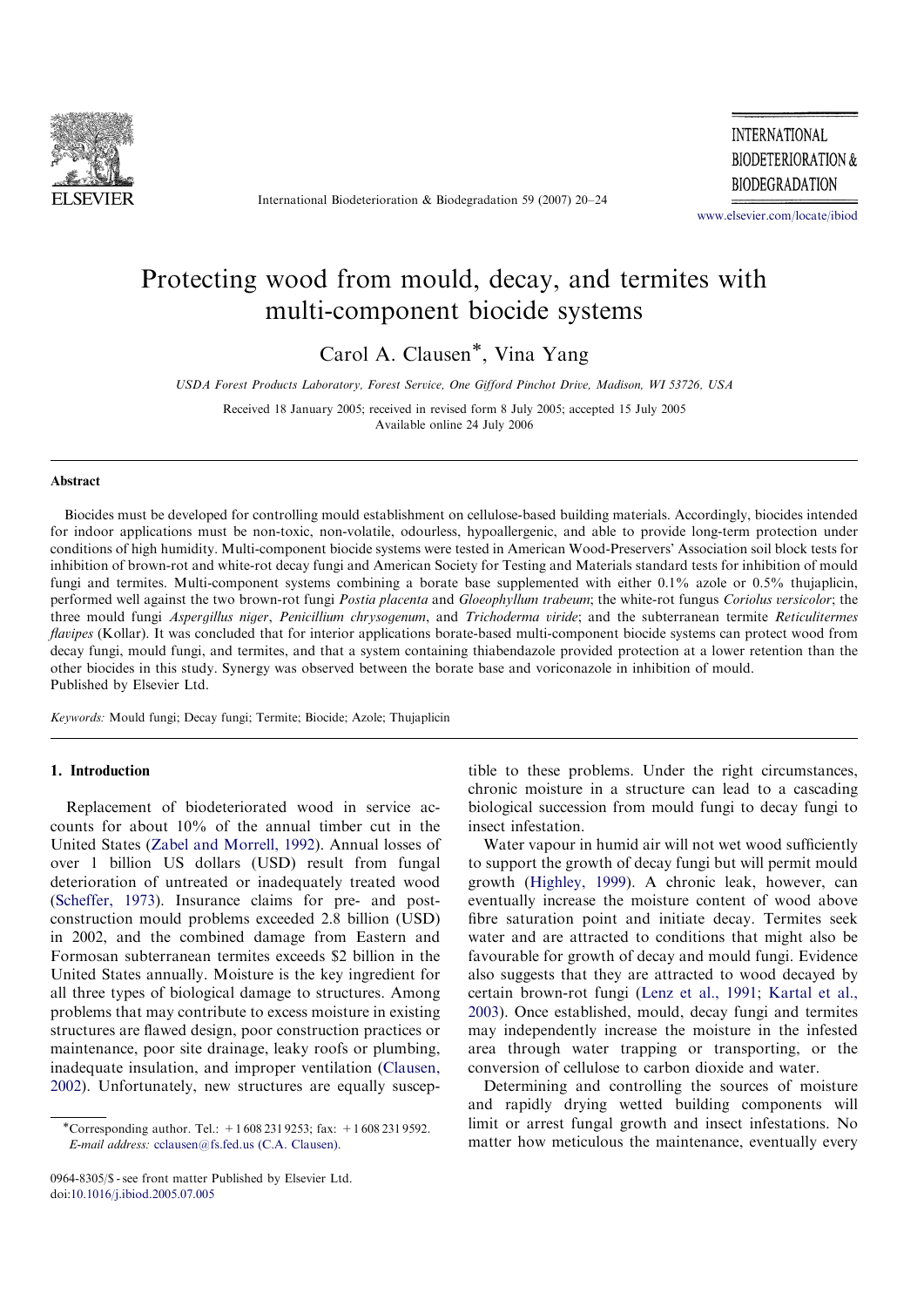structure will encounter moisture that may be as obvious as flooding or as subtle as a chronic leak inside a wall that becomes apparent only in advanced stages of biological activity. Because even the best moisture management practices cannot prevent eventual moisture intrusion, economical biocides suitable for interior use are needed. In addition to being effective against mould fungi, they must be non-toxic, non-volatile, environmentally acceptable, safe to handle, and low in solubility (Zabel and Morrell, 1992). Surface treatment of dimension lumber or engineered products with mould inhibitors would add an additional layer of protection for in-service wood products and lessen the effect of current indoor air quality issues. This strategy is being used to some degree in the manufacture of gypsum board (Fogel and Lloyd, 2000, 2002) and oriented strandboard. Addition of zinc borate and disodium octaborate tetrahydrate (DOT) during the manufacture of wood composites has been shown to prevent termite damage (Grace, 1997; Manning et al., 1997; Tsunoda et al., 2002).

The study described here expands on earlier work (Clausen and Yang, 2003), in which agricultural fungicides, pharmaceuticals and plant extractives with the ability to inhibit mould growth on solid wood and wood composites were identified. The moulds chosen for the tests were species of Aspergillus, Penicillium and Trichoderma. Members of the first two of these genera are prominent among ''indoor moulds'' reported in buildings in several parts of the world (Flannigan and Miller, 1993). Species in all three mould genera readily, and often preferentially, colonize solid wood and wood-based building materials under moisture and temperature conditions conducive to spore germination (Pasanen et al., 2000; Bech-Andersen and Elborne, 2003; Nielsen et al., 2004). The objectives of the present study were to (1) develop multi-component biocide systems to inhibit mould growth on wood, (2) evaluate these systems for their ability to inhibit decay fungi and termites, and (3) evaluate individual components of these systems for synergistic biocidal properties.

## 2. Materials and methods

## 2.1. Test organisms

The decay fungi, two brown-rot species, Postia placenta MAD 698 (Fries) Lars. & Lomb. and Gloeophyllum trabeum MAD 617 (Pers: Fries) Murrill, and a white-rot species, Coriolus versicolor MAD 697 (L.: Fr.) Pilat, were maintained on 2% malt agar (Difco, Detroit, Michigan) as inoculum for decay tests.

Mold fungi, Aspergillus niger 2.242, Penicillium chrysogenum PH02, and Trichoderma viride ATCC20476, were grown on 2% malt extract agar for 2 weeks. A mixed mold spore suspension was prepared by washing the surface of one petri dish for each test organism with 10 mL of sterile deionized water (DI) according to ASTM standard D4445-91 (ASTM 1998). The surface of each plate was rubbed with a blunt glass rod to loose the spores. Collected spores were counted and equal numbers of spores for each test organism were transferred to a spray bottle. The spore mixture was diluted to 100 mL with DI water to yield  $3 \times 10^7$  spores/mL. The spray bottle was adjusted to deliver 1 mL inoculum per spray and was mixed frequently during inoculation to ensure a homogeneous inoculum.

Subterranean termites, Reticulitermes flavipes (Kollar), were collected in Janesville, Wisconsin, for the termite bioassay.

## 2.2. Test chemicals

The borate base comprised 5% boric acid (National Borax, Cleveland, Ohio, USA), 25% propionic acid (J.T. Baker, Phillipsburg, New Jersey, USA), 55% dimethylcocoamine (Lonza Inc., Fair Lawn, New Jersey), and 15% 1,2-propanediol (Sigma-Aldrich, St. Louis, Missouri, USA).

Three multi-component systems were prepared from 2% borate base: biocide A contained 0.1% voriconazole (Pfizer Inc., NY, USA); biocide B contained 0.1% thiabendazole (Sigma-Aldrich) in 70% ethanol; and biocide C contained 0.5% thujaplicin (isopropyltropolone) (Cedarome Canada Inc., Brossard, Quebec) in 70% ethanol.

## 2.3. Mould test

Specimens  $(7 \times 20 \text{ mm}$  cross section by 7 cm long) were cut from southern pine mill ends obtained from a Mississippi sawmill and stored at 0 °C. The average moisture content of the pine was 48% by weight ( $n = 3$ ). Five random replicate specimens were dip-treated for  $\sim$ 15 s in combination biocides A, B, or C (Table 1) and reweighed to determine biocide retention level. The borate base and additives were also evaluated separately. Treated specimens were held in a covered container overnight according to the ASTM standard test method D 4445-91 (1998a). Five specimens for each treatment were arranged over four layers of blotting paper that was saturated with 30 mL DI water and a polyethylene mesh spacer in sterile disposable petri dishes  $(150 \times 25 \text{ mm})$  (B-D Falcon, Los Angeles, CA, USA). Untreated specimens dipped in DI water served as a control for water-based test chemicals. Specimens dipped in 70% ethanol served as a control for test chemicals of low aqueous solubility. After spraying with 1 mL mixed mould-spore inoculum, specimens were sealed in polyethylene bags to prevent drying, and incubated at  $27^{\circ}$ C and  $70\%$ relative humidity (RH) for 4 weeks. Following incubation, specimens were individually rated for mould growth on a scale of 0–5, with 0 denoting clean specimens and 5 representing heavy mould growth.

### 2.4. Decay test

Soil block culture bottles were prepared according to AWPA E-10-01 (American Wood Preservers' Association (AWPA), 2003). Southern pine feeders were inoculated with the brown-rot fungi P. placenta and

#### Table 1

Average retention level and mould resistance rating for southern pine specimens treated with three combination biocides and individual components of the biocides  $(n = 5)$ 

| Treatment                | Retention $(\text{kg m}^{-3})$ | Mould resistance<br>rating <sup>b</sup> |
|--------------------------|--------------------------------|-----------------------------------------|
| Combination <sup>a</sup> |                                |                                         |
| A                        | 2.19                           | 1.8                                     |
| B                        | 0.83                           | 0                                       |
| $\subset$                | 1.28                           | $\Omega$                                |
| Individual components    |                                |                                         |
| Borate base              |                                | 2.8                                     |
| Voriconazole             |                                | 0.04                                    |
| Thiabendazole            |                                | 0                                       |
| Thujaplicin              |                                | 3.2                                     |
| Untreated                |                                | 5                                       |

 $a_{2\%}$  borate base plus 0.1% voriconazole (combination A), 0.1% thiabendazole (combination B), and  $0.5\%$  thujaplicin (combination C).

<sup>b</sup>Mould resistance rating scale: 0, clean; 1, 20%; 2, 40%; 3, 60%; 4, 80%; 5, 100% coverage.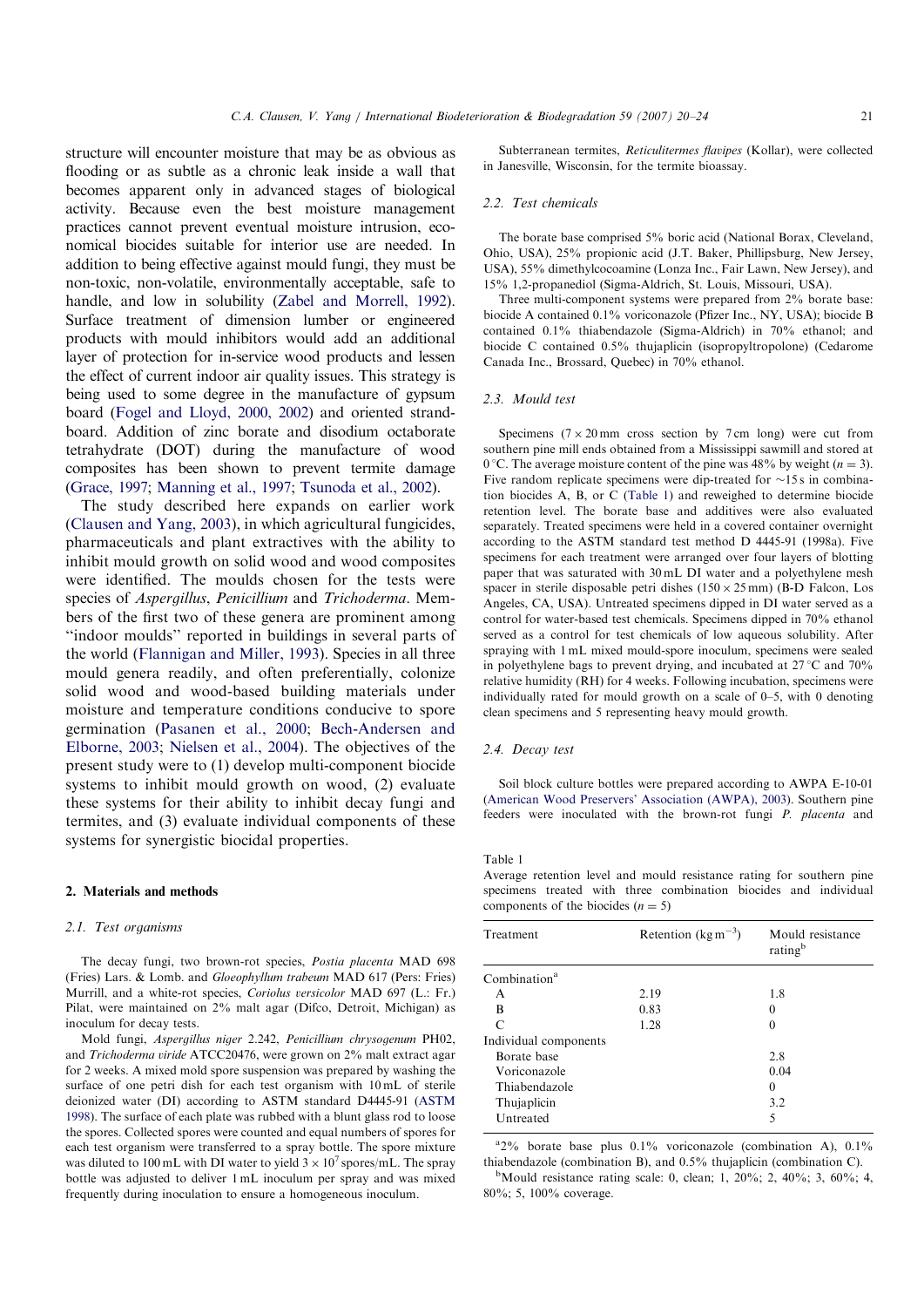G. trabeum, and maple feeders were inoculated with one white-rot fungus, C. versicolor. Bottles were incubated at  $27^{\circ}$ C and  $70\%$  RH for 3 weeks until the fungus completely colonized each feeder. Pre-weighed southern pine blocks  $(1 \times 1 \times 1$  cm) conditioned at 27 °C and 70% RH, were vacuum-treated for 40 min at 172 kPa with each biocide combination listed in Table 1 ( $n = 5$  per fungus). Blocks were conditioned at 25 °C for 7 days, propylene oxide-sterilized, placed on actively growing feeders, and incubated at  $27^{\circ}$ C, 70% RH for 12 weeks. Following incubation, surface mycelium was brushed from each block before the blocks were oven-dried at 60 °C for 24 h, and reconditioned at 27 °C and 70% RH to a constant weight. Average percentage weight loss was calculated.

## 2.5. Termite test

Sets of five pre-weighed and pre-conditioned southern pine blocks  $(1 \times 1 \times 1)$  cm) were dip-treated with biocide combinations A, B or C (Table 1), and five control blocks were dipped in DI water. All blocks were conditioned to ensure all solvent had dissipated prior to being subjected to a termite bioassay according to a no-choice test procedure (ASTM, 1998b). Each block was placed in a lidded test dish with 50 g sand, 8.5 mL DI water, and 1 g termites. Dishes were incubated at  $27^{\circ}$ C and 80% RH and examined after 1 and 4 weeks for evidence of tunnelling and termite mortality. After 4 weeks, the blocks were removed from the dishes, cleaned, dried, re-conditioned and weighed to determine weight loss. A visual rating of attack was recorded for each block.

# 3. Results and discussion

# 3.1. Mould

Borate base supplemented with 0.1% voriconazole, 0.1% thiabendazole or 0.5% thujaplicin inhibited development of mould on southern pine (Table 1). Dimethylcocoamine, an ingredient in the borate base, is reported to have antifungal properties. Borates alone, at higher loadings, are only marginally effective at controlling mould fungi (Barnes et al., 1989). Indeed, 5% DOT was unable to substantially inhibit mould fungi (Clausen and Yang, 2003), and the minimum fungicidal concentration (MFC<sub>90</sub>) has been estimated as  $7.6\%$  for the borate base alone ( $= 3.7$  mg mL<sup>-1</sup> boric acid) (Clausen and Yang, 2005). The estimated  $MFC_{90}$  for voriconazole, thiabendazole, and thujaplicin are 0.043%, 0.016%, and 0.78%, respectively. Thiabendazole efficacy is reflected in the ability of biocide B to inhibit test fungi and termites at a lower retention than the other biocides in this study. With the exception of the two azoles, none of the individual biocide components at concentration levels used in the combination biocide was able to inhibit growth of test fungi. When retention levels of chemical were calculated for biocides A, B and C based on uptake of test chemical solution during the 15-s dip treatment, specimens treated with the water-based formulation, biocide A, were found to retain 62% more test chemical than biocide B and 42% more than biocide C, both of which were ethanol-based formulations.

Flannigan and Miller(1993) reported that species of the genus Aspergillus and Penicillium make up an appreciable percentage of the group of ''indoor molds'' reported in buildings in several parts of the world. Aspergillus sp., Penicillium sp., and Trichoderma sp. readily, and often preferentially, colonize solid wood and wood-based building materials when they are subjected to moisture and temperature conditions conducive to spore germination (Pasanen et al., 2000; Bech-Andersen and Elborne, 2003; Nielsen et al., 2004).

At moisture contents  $>20\%$ , mould establishment can occur on unseasoned wood in 24–48 h if temperatures permit and rapid drying of the wood does not occur. The high moisture content of the specimens used in this study provides a necessarily rigorous efficacy test for a biocide. Rationale for this methodology is three-fold. First, if a biocide performs well on unseasoned wood, it will perform as well or better on kiln-dried (K-D) wood. Second, reports of K-D lumber with moisture content  $>19\%$  are common. Third, unseasoned wood is an acceptable construction material in some regions of the United States.

# 3.2. Decay fungi

All three combination biocides, the borate base, and voriconazole alone, inhibited decay by P. placenta, G. trabeum, and C. versicolor at the concentrations tested in this study (Fig. 1). Weight losses  $\leq 10\%$  indicate high resistance to fungal decay (ASTM, 1998c). Laboratory tests have demonstrated that borate treatment of wood is



Fig. 1. Soil block test results for southern pine treated with combination biocides and individual components exposed to three decay fungi.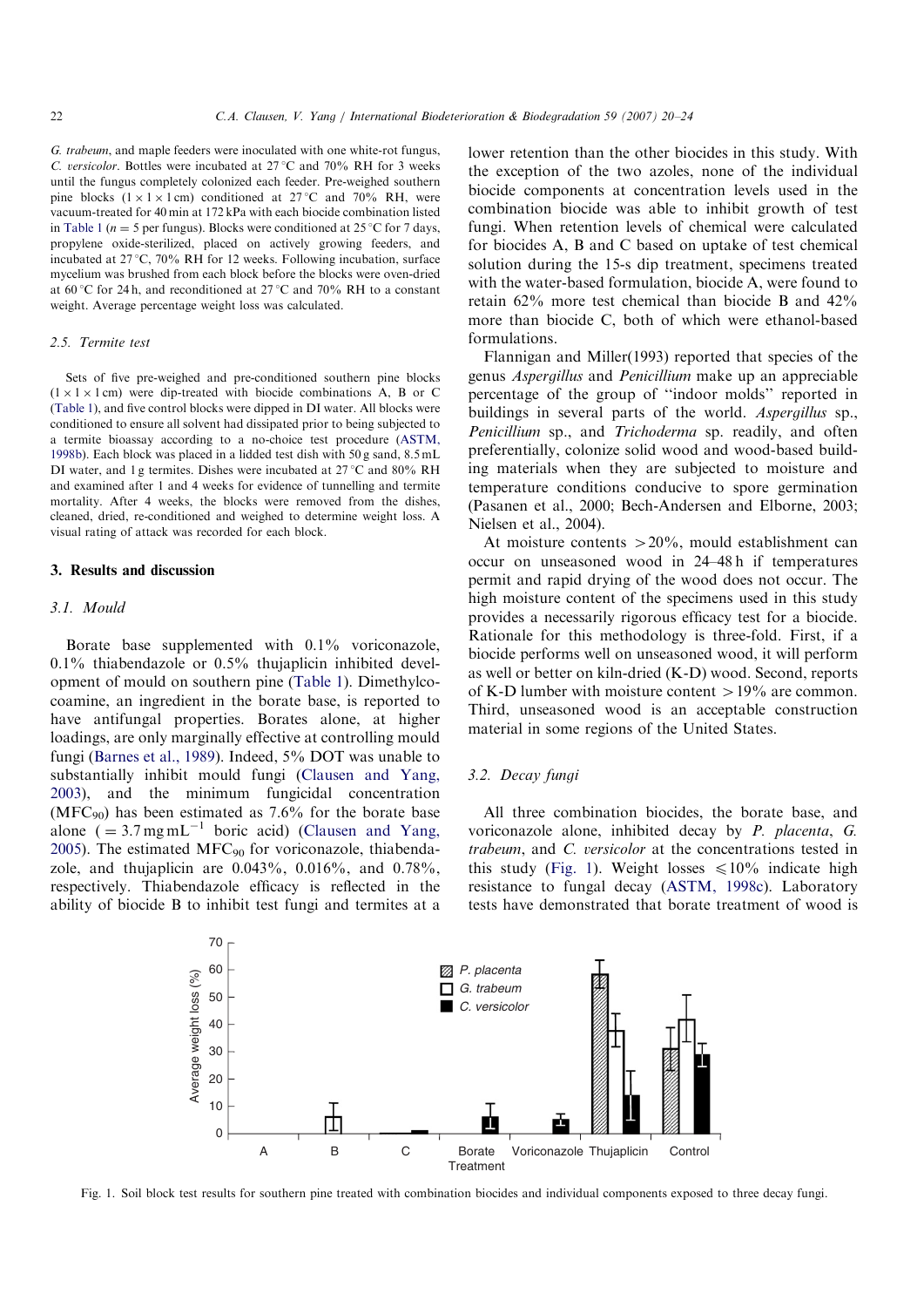

Fig. 2. Consumption by *Reticulitermes flavipes* of wood treated with three combination biocides and individual components of the biocides.

very effective in preventing brown-rot and white-rot fungi (Williams and Amburgey, 1987), with total protection indicated at 0.5% (w/w) boric acid equivalents (BAE). Thiabendazole was not individually tested. Thujaplicin, the western red cedar extract partially responsible for the durability of the heartwood of the cedar, has been shown to possess fungicidal activity to P. placenta, G. trabeum, and C. versicolor that is comparable to that of tebuconazole, azaconazoles, or copper oxine (Baya et al., 2001). However, under the conditions of this study, 0.5% thujaplicin failed to inhibit the test fungi.

# 3.3. Termite results

Wood consumption (as mean percentage weight loss) of treated and untreated specimens caused by R. flavipes is shown in Fig. 2 and mortality and visual attack ratings are given in Table 2. Multi-component biocides A, B, and C acted as repellents, causing moderate mortality rates, weight losses of 0.6–3.3%, and an average attack rating of 8.8 or higher, with 10 indicating no attack. Of the individual components tested, only the borate base had an acceptable attack rating of 8.6. Specimens treated with the borate base, which contained a final concentration of 0.1% boric acid, had an average weight loss of 6.1% and caused only limited mortality (0–33%). Mauldin and Kard (1996) showed that 0.30% BAE will protect pine from significant damage by Reticulitermes sp. for 16–18 months in nonleaching conditions. In no-choice feeding assays conducted by Grace et al. (1990), 1% DOT-impregnated filter paper caused 100% mortality in 15 days. The two azoles and thujaplicin were ineffective as termite inhibitors; results were virtually identical to the untreated controls, with weight losses of 26–44% and the springwood completely destroyed in all specimens. Thus, termite resistance was the result of synergy of the combination biocide components (Fig. 2).

In summary, the multi-component biocide systems containing a borate base and either voriconazole, thiabendazole, or thujaplicin resisted attack by R. flavipes and

| ×<br>٠<br>٧<br>۰<br>× |  |
|-----------------------|--|

Average termite attack and mortality rating for southern pine specimens treated with three combination biocides and individual components

| Treatment                   | Termite bioassay           |                               |  |
|-----------------------------|----------------------------|-------------------------------|--|
|                             | Attack rating <sup>b</sup> | Mortality rating <sup>c</sup> |  |
| Combination <sup>a</sup>    |                            |                               |  |
| A                           | 9.8                        | Moderate                      |  |
| B                           | 9.8                        | Moderate                      |  |
| $\mathcal{C}_{\mathcal{C}}$ | 9.8                        | Moderate                      |  |
| Individual components       |                            |                               |  |
| Borate base                 | 8.6                        | Slight                        |  |
| Voriconazole                | 0                          | None                          |  |
| Thiabendazole               | 0                          | None                          |  |
| Thujaplicin                 | 0                          | None                          |  |
| Untreated                   | 0                          | None                          |  |

 $a_{2\%}$  borate base plus 0.1% voriconazole (combination A), 0.1% thiabendazole (combination B), and  $0.5%$  thujaplicin (combination C).

 ${}^{\text{b}}$ Termite attack rating scale: 0, failure; 4, heavy; 7, moderate; 9, light; and 10, sound.

"Mortality rating:  $0-33\%$ , slight;  $34-66\%$ , moderate;  $67-99\%$ , heavy; and 100%, complete.

inhibited the brown-rot fungi P. placenta and G. trabeum, the white-rot fungus C. versicolor, and a mixture of moulds applied as a spore suspension. Synergistic effects were noted for the multi-component systems. At the concentrations used in this study, the borate base could not inhibit the mould, but was effective against termites and decay fungi. Thujaplicin alone was not effective against decay fungi, moulds or termites. Thiabendazole and voriconazole inhibited mould fungi, but neither azole could resist termite attack. In combination, however, the individual components performed well at lower concentrations against all test fungi and termites.

# Acknowledgements

The authors thank Brian Schlitt and Rachel Arango for their technical assistance.